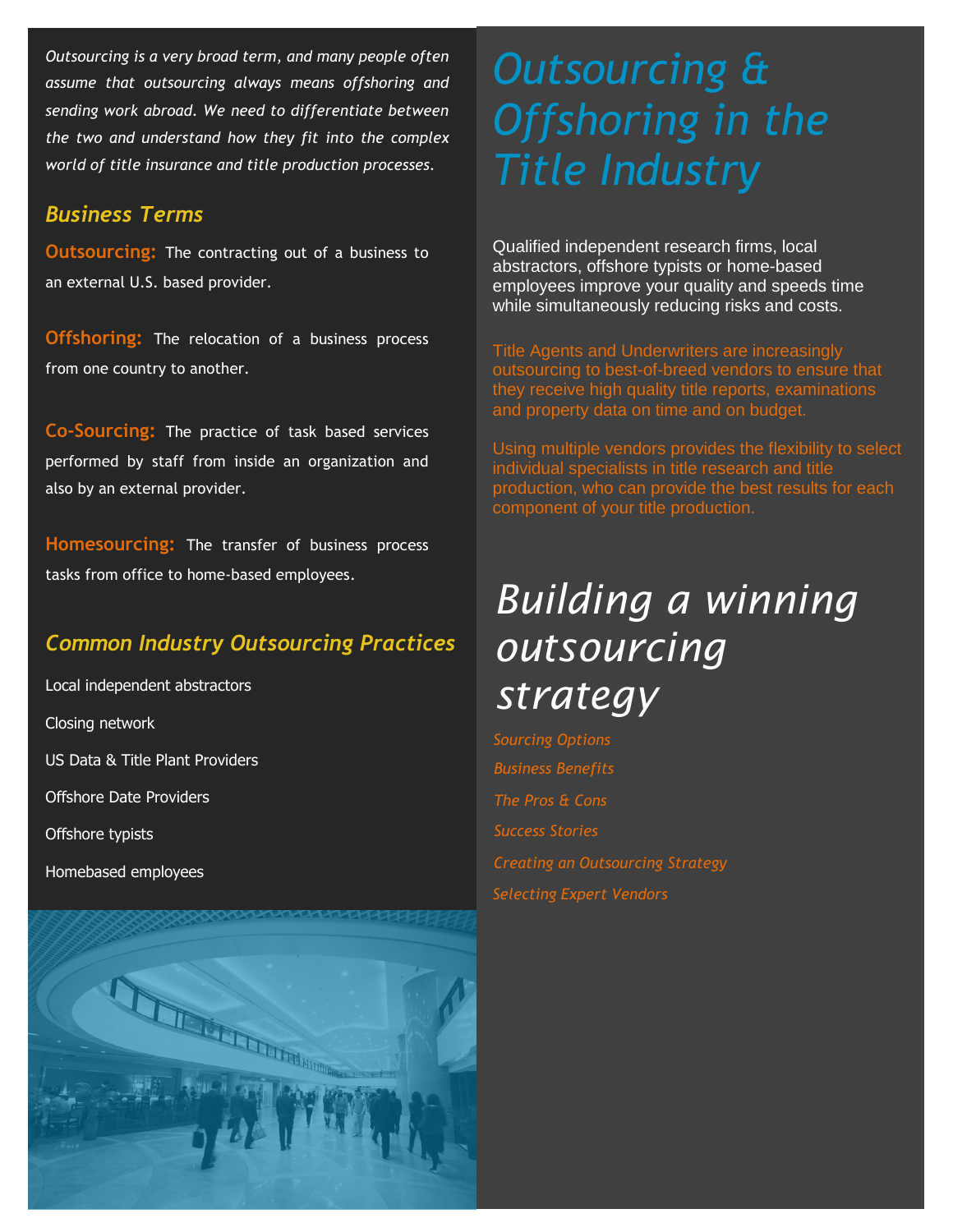

## *7 Drivers for Rapid Outsourcing*

- 1. Continuous **cost pressure** on United States and European companies
- 2. Rapid **declines in cost** for communications and computing
- 3. Dramatic improvements in **Internet reliability** and functionality
- 4. More outsourcing suppliers with **better capabilities**
- 5. High-quality **onshore suppliers** offering traditional offshore services
- 6. Access to **low-cost, high-quality employees**, especially for labor-intensive tasks
- 7. A **business model** for outsourcing that has been proven by successful pioneers such as General Electric and American Express

### *The Common Thread*

All sourcing methods are a delegation of administrative, engineering, research, development, or technical support processes to a **third-party vendor.** It can also include the reengineering of processes.

The term **reengineering** in the context of outsourcing refers to a strategy of developing new process designs and solutions in order to eliminate business performance problems.

### *Creating an Outsourcing Strategy*

- 1. Analyze your outsourcing goals and set the strategy
- 2. Create the delivery model
- 3. Negotiate the contract
- 4. Design service-level agreements
- 5. Manage the transition
- 6. Manage the relationship for maximum value
- 7. Measure performance improvement

*CO Often the compelling need to use an outsourcing company will strike due to a spike in volume or a set company will strike due to a spike in volume or a sudden decrease in staffing. Regardless of which happens, it is a stressful situation that creates a less than perfect environment for testing the first experience for outsourcing. However, it will also be just the thing that motivates companies to take the plunge! It was what was needed, in our case, to get employees to finally see that it was a positive step that would not threaten their jobs. Instead, it would enhance their jobs and allow them to focus on the professional skills that they had developed over years in the title industry."*

*—* Patti J. DeGennaro, President T.A. Financial Services, Inc.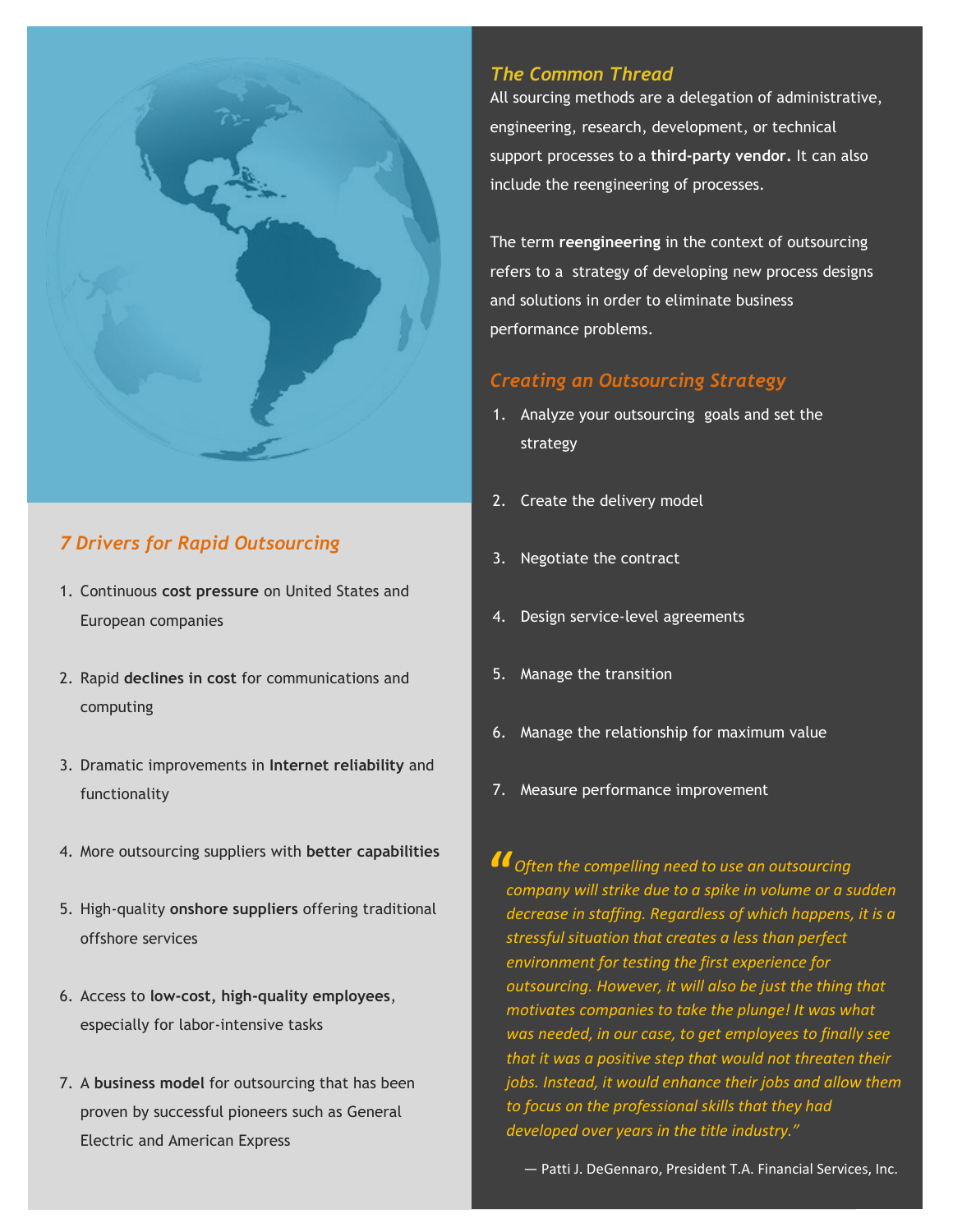## **Understand Processes vs. Task**

#### **Processes**

- Order Entry
- Search & Exam
- Report Preparation

#### **Tasks**

- Locate property
- Attach tax info
- Deed chain
- Lien search
- Probate search
- Bankruptcy search
- Images
- Typing
- Delivery

### **Subdivide Process into Discrete Tasks**



# Identifying Core Skill Levels



 *We do not use outsourcing as a replacement for title examination. We are still doing the underwriting and file review. I believe this is a common misconception about the evils of outsourcing. Our staff now spends more time doing what they do best, which is resolving title issues and working with the customer to get their file to closing."* **"**